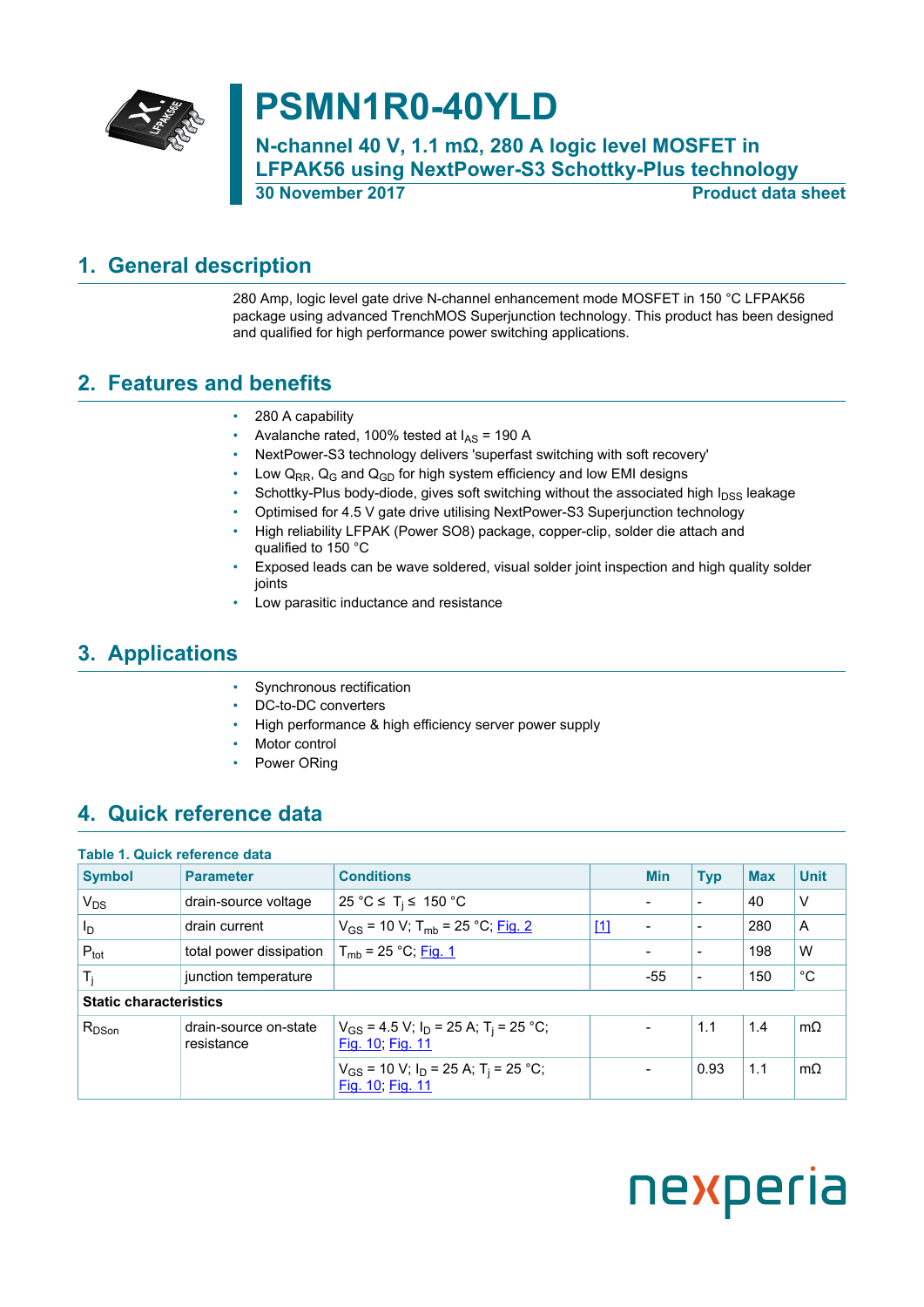<span id="page-1-0"></span>**N-channel 40 V, 1.1 mΩ, 280 A logic level MOSFET in LFPAK56 using NextPower-S3 Schottky-Plus technology**

| <b>Symbol</b>                           | <b>Parameter</b>  | <b>Conditions</b>                                |  | <b>Min</b>               | <b>Typ</b> | <b>Max</b>               | <b>Unit</b> |
|-----------------------------------------|-------------------|--------------------------------------------------|--|--------------------------|------------|--------------------------|-------------|
| <b>Dynamic characteristics</b>          |                   |                                                  |  |                          |            |                          |             |
| Q <sub>GD</sub>                         | gate-drain charge | $I_D$ = 25 A; $V_{DS}$ = 20 V; $V_{GS}$ = 4.5 V; |  | $\overline{\phantom{0}}$ |            | $\sim$                   | nС          |
| ${\mathsf Q}_{\mathsf G(\mathsf{tot})}$ | total gate charge | Fig. 12; Fig. 13                                 |  | $\overline{\phantom{0}}$ | 59         | $\overline{\phantom{0}}$ | пC          |

[1] 280A continuous current has been successfully demonstrated during application tests. Practically, the current will be limited by PCB, thermal design and operation temperature.

### <span id="page-1-1"></span>**5. Pinning information**

| <b>Table 2. Pinning information</b> |               |                                      |                                                                        |                        |  |  |  |  |
|-------------------------------------|---------------|--------------------------------------|------------------------------------------------------------------------|------------------------|--|--|--|--|
| Pin                                 | <b>Symbol</b> | <b>Description</b>                   | <b>Simplified outline</b>                                              | <b>Graphic symbol</b>  |  |  |  |  |
|                                     | S             | source                               | $N = 1, N = 2$                                                         |                        |  |  |  |  |
| 2                                   | S             | source                               |                                                                        |                        |  |  |  |  |
| 3                                   | S             | source                               |                                                                        |                        |  |  |  |  |
| 4                                   | G             | gate                                 |                                                                        | mbb076<br><sub>S</sub> |  |  |  |  |
| mb                                  | D             | mounting base; connected to<br>drain | $\mathcal{P}$<br>$\mathbf{R}$<br>4<br>LFPAK56; Power-<br>SO8 (SOT1023) |                        |  |  |  |  |

### <span id="page-1-2"></span>**6. Ordering information**

| <b>Type number</b> | <b>Package</b>        |                                                                    |                     |
|--------------------|-----------------------|--------------------------------------------------------------------|---------------------|
|                    | <b>Name</b>           | <b>Description</b>                                                 | <b>Version</b>      |
| PSMN1R0-40YLD      | LFPAK56:<br>Power-SO8 | Plastic single-ended surface-mounted package (LFPAK56); 4<br>leads | SOT <sub>1023</sub> |

### <span id="page-1-3"></span>**7. Marking**

| <b>Table 4. Marking codes</b> |                     |  |  |  |  |
|-------------------------------|---------------------|--|--|--|--|
| <b>Type number</b>            | <b>Marking code</b> |  |  |  |  |
| PSMN1R0-40YLD                 | 1D040L              |  |  |  |  |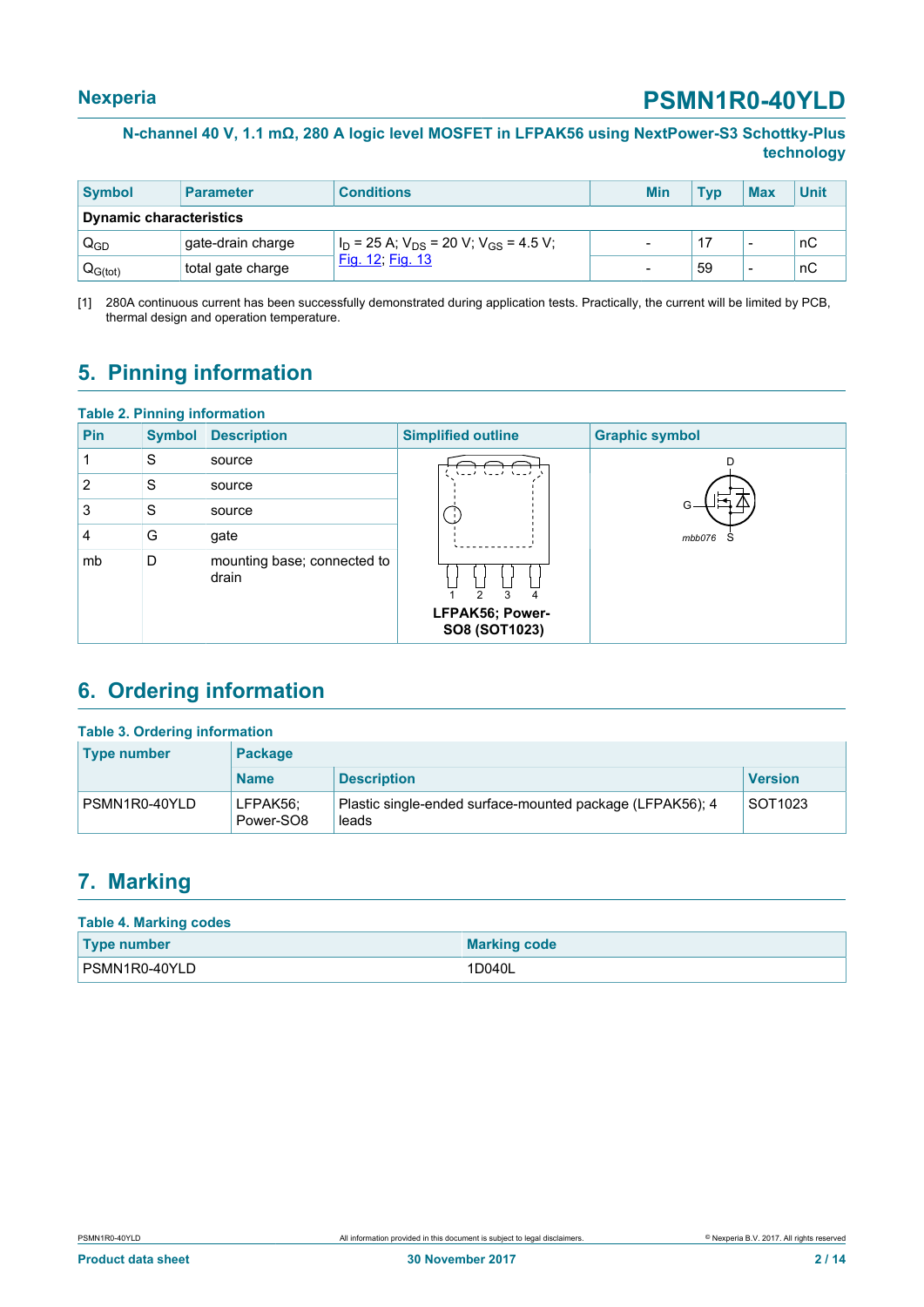### <span id="page-2-1"></span><span id="page-2-0"></span>**8. Limiting values**

#### **Table 5. Limiting values**

*In accordance with the Absolute Maximum Rating System (IEC 60134).*

| <b>Symbol</b>               | <b>Parameter</b>                                    | <b>Conditions</b>                                                                                                                                       |       | <b>Min</b>               | <b>Max</b>    | <b>Unit</b> |
|-----------------------------|-----------------------------------------------------|---------------------------------------------------------------------------------------------------------------------------------------------------------|-------|--------------------------|---------------|-------------|
| $V_{DS}$                    | drain-source voltage                                | 25 °C ≤ T <sub>i</sub> ≤ 150 °C                                                                                                                         |       |                          | 40            | $\vee$      |
| <b>V<sub>DSM</sub></b>      | peak drain-source<br>voltage                        | $t_0$ ≤ 20 ns; f ≤ 500 kHz; $E_{DS(AL)}$ ≤ 200 nJ;<br>pulsed                                                                                            |       |                          | 45            | $\vee$      |
| <b>V</b> <sub>DGR</sub>     | drain-gate voltage                                  | 25 °C ≤ T <sub>i</sub> ≤ 150 °C; R <sub>GS</sub> = 20 kΩ                                                                                                |       | $\overline{\phantom{a}}$ | 40            | $\vee$      |
| $V_{GS}$                    | gate-source voltage                                 |                                                                                                                                                         |       | $-20$                    | 20            | $\vee$      |
| $P_{\text{tot}}$            | total power dissipation                             | $T_{mb}$ = 25 °C; Fig. 1                                                                                                                                |       |                          | 198           | W           |
| I <sub>D</sub>              | drain current                                       | $V_{GS}$ = 10 V; T <sub>mb</sub> = 25 °C; Fig. 2                                                                                                        | $[1]$ | $\blacksquare$           | 280           | Α           |
|                             |                                                     | $V_{GS}$ = 10 V; T <sub>mb</sub> = 100 °C; Fig. 2                                                                                                       |       |                          | 198           | Α           |
| <b>I<sub>DM</sub></b>       | peak drain current                                  | pulsed; $tp$ ≤ 10 µs; T <sub>mb</sub> = 25 °C; Fig. 3                                                                                                   |       |                          | 1284          | Α           |
| $T_{\text{stg}}$            | storage temperature                                 |                                                                                                                                                         |       | $-55$                    | 150           | $^{\circ}C$ |
| $T_j$                       | junction temperature                                |                                                                                                                                                         |       | $-55$                    | 150           | $^{\circ}C$ |
| $T_{\text{sld}(M)}$         | peak soldering<br>temperature                       |                                                                                                                                                         |       |                          | 260           | $^{\circ}C$ |
| V <sub>ESD</sub>            | electrostatic discharge<br>voltage                  | <b>HBM</b>                                                                                                                                              |       | $\overline{2}$           | $\frac{1}{2}$ | kV          |
| Source-drain diode          |                                                     |                                                                                                                                                         |       |                          |               |             |
| $I_{\rm S}$                 | source current                                      | $T_{\rm mb}$ = 25 °C                                                                                                                                    |       |                          | 165           | A           |
| $I_{SM}$                    | peak source current                                 | pulsed; $t_p \leq 10 \mu s$ ; T <sub>mb</sub> = 25 °C                                                                                                   |       |                          | 1284          | A           |
| <b>Avalanche ruggedness</b> |                                                     |                                                                                                                                                         |       |                          |               |             |
| $E_{DS(AL)S}$               | non-repetitive drain-<br>source avalanche<br>energy | $I_D$ = 85 A; $V_{\text{sup}}$ ≤ 40 V; R <sub>GS</sub> = 50 Ω;<br>$V_{GS}$ = 10 V; T <sub>i(init)</sub> = 25 °C; unclamped;<br>$t_0$ = 0.26 ms          | $[2]$ | $\overline{a}$           | 578           | mJ          |
|                             |                                                     | $I_D$ = 25 A; $V_{\text{sup}}$ ≤ 40 V; R <sub>GS</sub> = 50 $\Omega$ ;<br>$V_{GS}$ = 10 V; T <sub>i(init)</sub> = 25 °C; unclamped;<br>$t_{p}$ = 3.8 ms | $[2]$ | $\blacksquare$           | 2472          | mJ          |
| $I_{AS}$                    | non-repetitive avalanche<br>current                 | $V_{\text{sup}}$ $\leq 40$ V; V <sub>GS</sub> = 10 V; T <sub>i(init)</sub> = 25 °C;<br>$R_{GS}$ = 50 $\Omega$                                           | $[2]$ |                          | 190           | A           |

[1] 280A continuous current has been successfully demonstrated during application tests. Practically, the current will be limited by PCB, thermal design and operation temperature.

[2] Protected by 100% test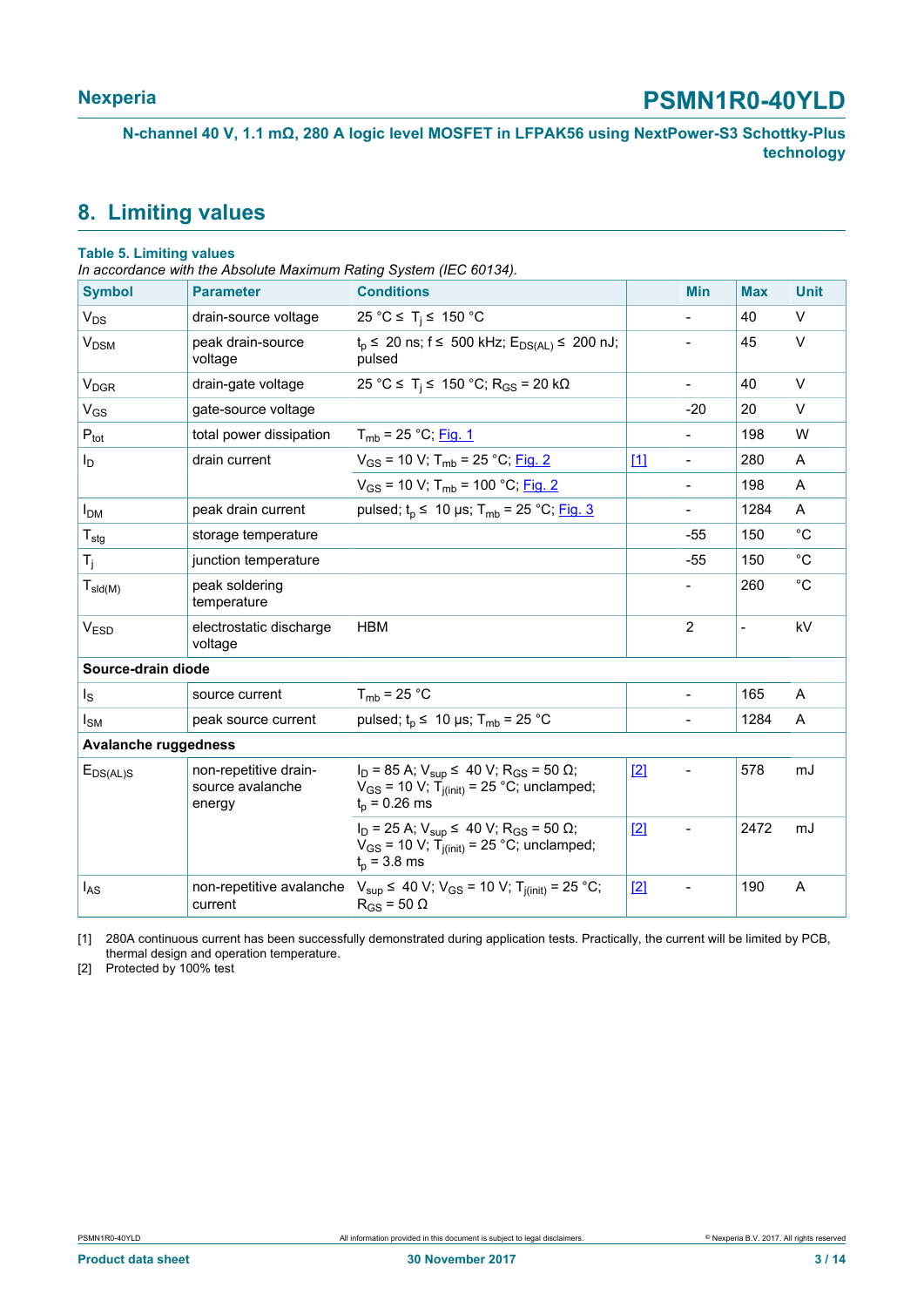#### <span id="page-3-0"></span>**N-channel 40 V, 1.1 mΩ, 280 A logic level MOSFET in LFPAK56 using NextPower-S3 Schottky-Plus technology**

<span id="page-3-2"></span><span id="page-3-1"></span>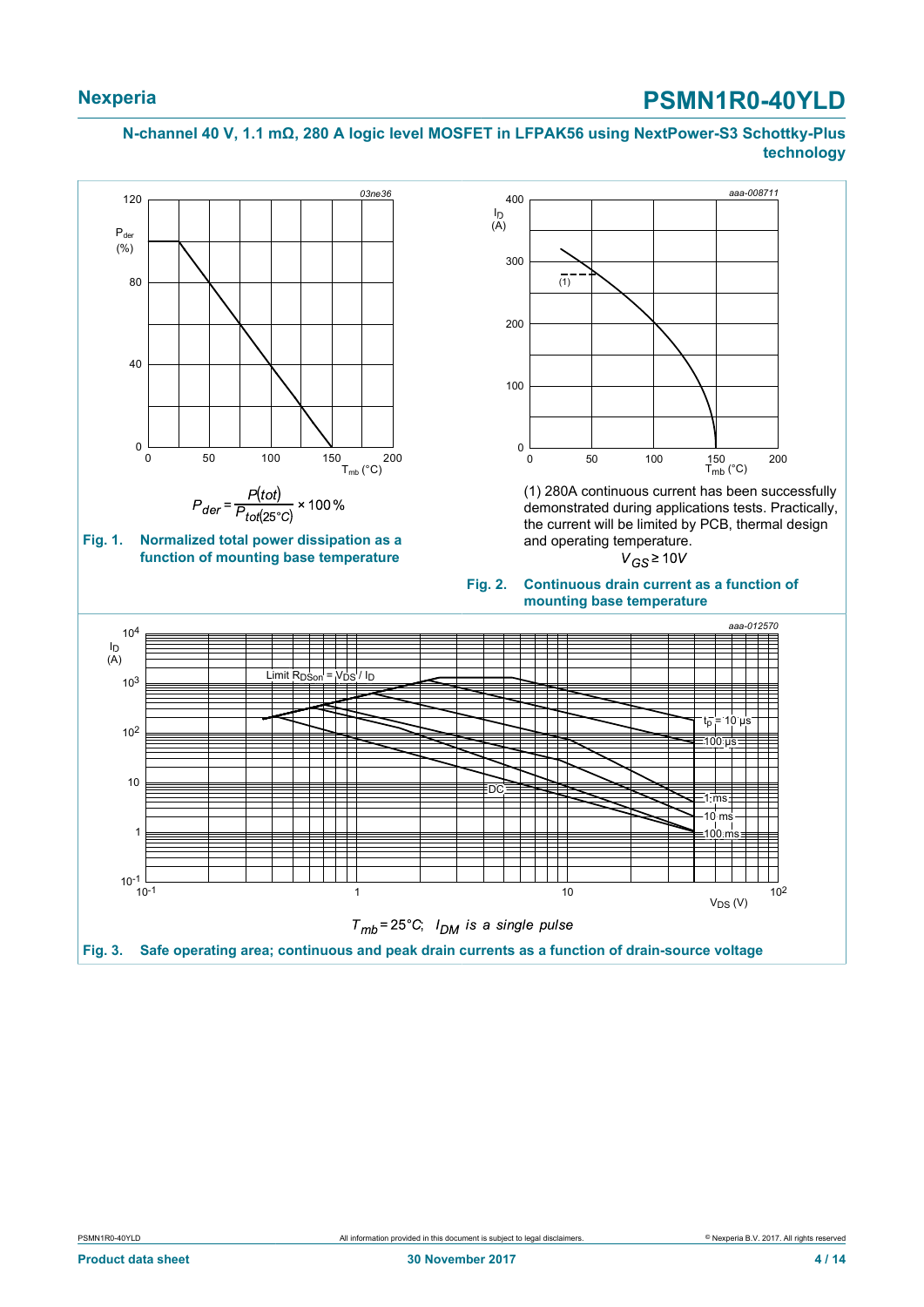### <span id="page-4-3"></span>**9. Thermal characteristics**

| <b>Table 6. Thermal characteristics</b>                 |                                                         |                   |  |            |            |            |             |
|---------------------------------------------------------|---------------------------------------------------------|-------------------|--|------------|------------|------------|-------------|
| <b>Symbol</b>                                           | <b>Parameter</b>                                        | <b>Conditions</b> |  | <b>Min</b> | <b>Typ</b> | <b>Max</b> | <b>Unit</b> |
| $R_{th(i-mb)}$                                          | thermal resistance<br>from junction to<br>mounting base | Fig. 4            |  | -          | 0.56       | 0.63       | K/W         |
| thermal resistance<br>$R_{th(j-a)}$<br>from junction to |                                                         | Fig. 5            |  |            | 50         | -          | K/W         |
|                                                         | ambient                                                 | Fig. 6            |  |            | 125        |            | K/W         |

<span id="page-4-2"></span><span id="page-4-1"></span><span id="page-4-0"></span>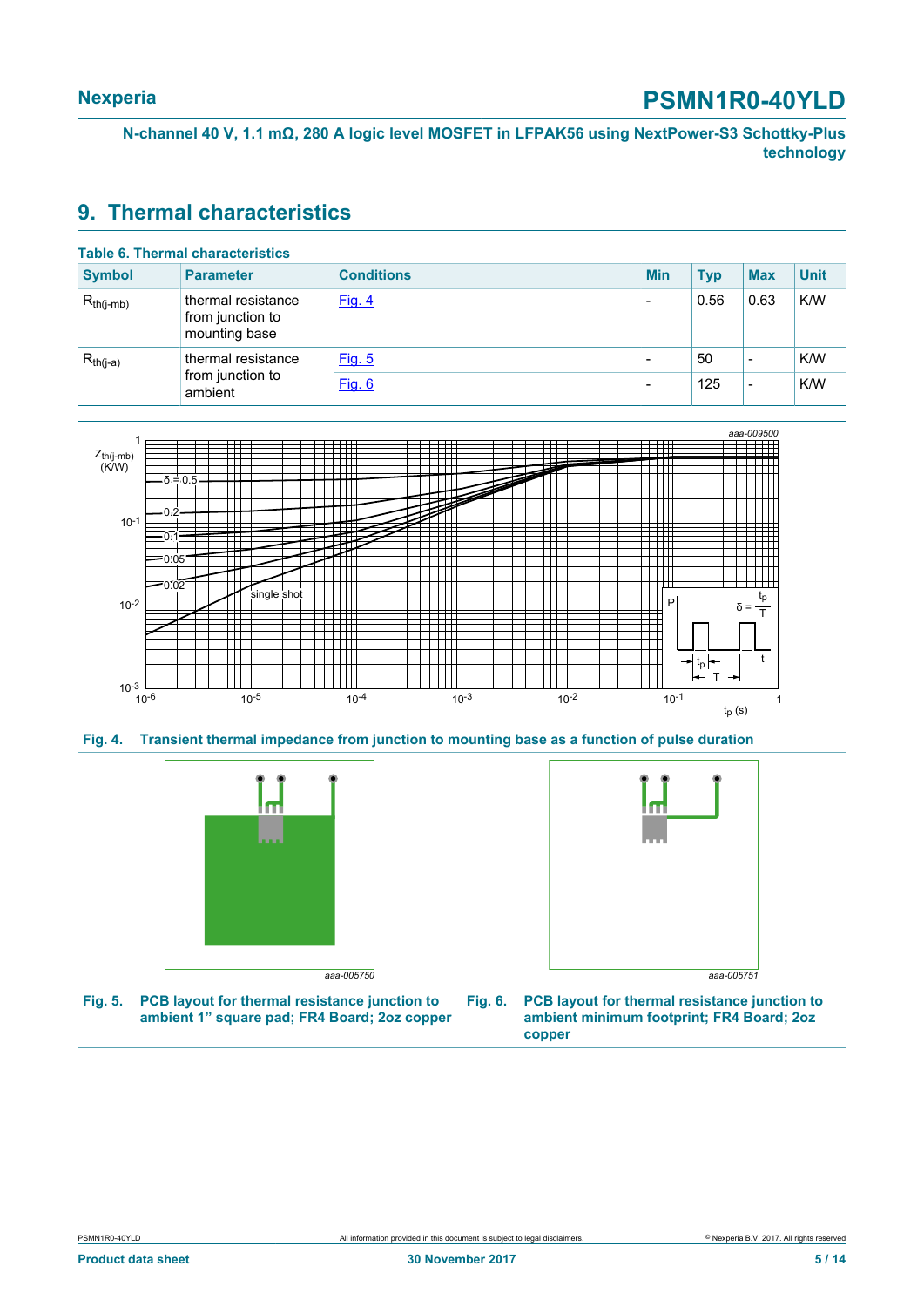### <span id="page-5-0"></span>**10. Characteristics**

| <b>Table 7. Characteristics</b> |                                                                |                                                                                       |                          |                          |                          |             |
|---------------------------------|----------------------------------------------------------------|---------------------------------------------------------------------------------------|--------------------------|--------------------------|--------------------------|-------------|
| <b>Symbol</b>                   | <b>Parameter</b>                                               | <b>Conditions</b>                                                                     | <b>Min</b>               | <b>Typ</b>               | <b>Max</b>               | <b>Unit</b> |
| <b>Static characteristics</b>   |                                                                |                                                                                       |                          |                          |                          |             |
| $V_{(BR)DSS}$                   | drain-source                                                   | $I_D$ = 250 µA; $V_{GS}$ = 0 V; T <sub>i</sub> = 25 °C                                | 40                       | $\overline{a}$           | $\overline{a}$           | $\vee$      |
|                                 | breakdown voltage                                              | $I_D$ = 250 µA; $V_{GS}$ = 0 V; T <sub>i</sub> = -55 °C                               | 36                       | $\blacksquare$           | $\blacksquare$           | V           |
| $V_{GS(th)}$                    | gate-source threshold<br>voltage                               | $I_D = 1$ mA; $V_{DS} = V_{GS}$ ; T <sub>i</sub> = 25 °C                              | 1.05                     | 1.7                      | 2.2                      | V           |
| $\Delta V_{GS(th)} / \Delta T$  | gate-source threshold<br>voltage variation with<br>temperature | 25 °C ≤ T <sub>i</sub> ≤ 150 °C                                                       | $\overline{a}$           | $-5.1$                   | $\frac{1}{2}$            | mV/K        |
| $I_{DSS}$                       | drain leakage current                                          | $V_{DS}$ = 32 V; V <sub>GS</sub> = 0 V; T <sub>i</sub> = 25 °C                        | -                        | $\overline{\phantom{a}}$ | 1                        | μA          |
|                                 |                                                                | $V_{DS}$ = 32 V; V <sub>GS</sub> = 0 V; T <sub>j</sub> = 125 °C                       |                          | 9                        |                          | μA          |
| I <sub>GSS</sub>                | gate leakage current                                           | $V_{GS}$ = 16 V; $V_{DS}$ = 0 V; T <sub>i</sub> = 25 °C                               | $\overline{\phantom{0}}$ | $\blacksquare$           | 100                      | nA          |
|                                 |                                                                | $V_{GS}$ = -16 V; V <sub>DS</sub> = 0 V; T <sub>i</sub> = 25 °C                       | $\overline{a}$           | $\overline{\phantom{m}}$ | 100                      | nA          |
| R <sub>DSon</sub>               | drain-source on-state<br>resistance                            | $V_{GS}$ = 10 V; $I_D$ = 25 A; T <sub>i</sub> = 25 °C;<br>Fig. 10; Fig. 11            |                          | 0.93                     | 1.1                      | $m\Omega$   |
|                                 |                                                                | $V_{GS}$ = 10 V; I <sub>D</sub> = 25 A; T <sub>i</sub> = 150 °C;<br>Fig. 10; Fig. 11  | $\blacksquare$           | $\blacksquare$           | 1.93                     | $m\Omega$   |
|                                 |                                                                | $V_{GS}$ = 4.5 V; $I_D$ = 25 A; T <sub>i</sub> = 25 °C;<br>Fig. 10; Fig. 11           |                          | 1.1                      | 1.4                      | $m\Omega$   |
|                                 |                                                                | $V_{GS}$ = 4.5 V; I <sub>D</sub> = 25 A; T <sub>i</sub> = 150 °C;<br>Fig. 10; Fig. 11 | $\overline{a}$           | $\blacksquare$           | 2.45                     | $m\Omega$   |
| $R_G$                           | gate resistance                                                | $f = 1$ MHz                                                                           | $\overline{a}$           | 1.3                      | $\overline{a}$           | Ω           |
| <b>Dynamic characteristics</b>  |                                                                |                                                                                       |                          |                          |                          |             |
| $Q_{G(tot)}$                    | total gate charge                                              | $I_D$ = 25 A; $V_{DS}$ = 20 V; $V_{GS}$ = 10 V;<br>Fig. 12; Fig. 13                   | $\overline{\phantom{0}}$ | 127                      | $\frac{1}{2}$            | nC          |
|                                 |                                                                | $I_D$ = 25 A; $V_{DS}$ = 20 V; $V_{GS}$ = 4.5 V;<br>Fig. 12; Fig. 13                  | $\overline{\phantom{0}}$ | 59                       | $\overline{\phantom{a}}$ | nC          |
|                                 |                                                                | $I_D = 0$ A; $V_{DS} = 0$ V; $V_{GS} = 10$ V                                          | $\overline{\phantom{0}}$ | 115                      | $\blacksquare$           | nC          |
| $Q_{GS}$                        | gate-source charge                                             | $I_D$ = 25 A; $V_{DS}$ = 20 V; $V_{GS}$ = 4.5 V;                                      | -                        | 19                       |                          | nC          |
| $Q_{GS(th)}$                    | pre-threshold gate-<br>source charge                           | Fig. 12, Fig. 13                                                                      |                          | 12                       | $\overline{\phantom{a}}$ | nC          |
| $Q_{GS(th-pl)}$                 | post-threshold gate-<br>source charge                          |                                                                                       |                          | 8                        |                          | nC          |
| $Q_{GD}$                        | gate-drain charge                                              |                                                                                       | $\overline{a}$           | 17                       | $\blacksquare$           | nC          |
| $V_{GS(pl)}$                    | gate-source plateau<br>voltage                                 | $I_D$ = 25 A; $V_{DS}$ = 20 V; Fig. 12; Fig. 13                                       | $\overline{\phantom{0}}$ | 2.7                      | $\overline{\phantom{a}}$ | V           |
| $\mathbf{C}_{\mathsf{iss}}$     | input capacitance                                              | $V_{DS}$ = 20 V; $V_{GS}$ = 0 V; f = 1 MHz;                                           | $\overline{a}$           | 8845                     | $\overline{\phantom{a}}$ | pF          |
| $C_{\rm{oss}}$                  | output capacitance                                             | $T_i = 25 °C;$ Fig. 14                                                                | $\overline{\phantom{0}}$ | 1878                     | $\overline{\phantom{a}}$ | pF          |
| C <sub>rss</sub>                | reverse transfer<br>capacitance                                |                                                                                       |                          | 382                      | $\overline{\phantom{a}}$ | pF          |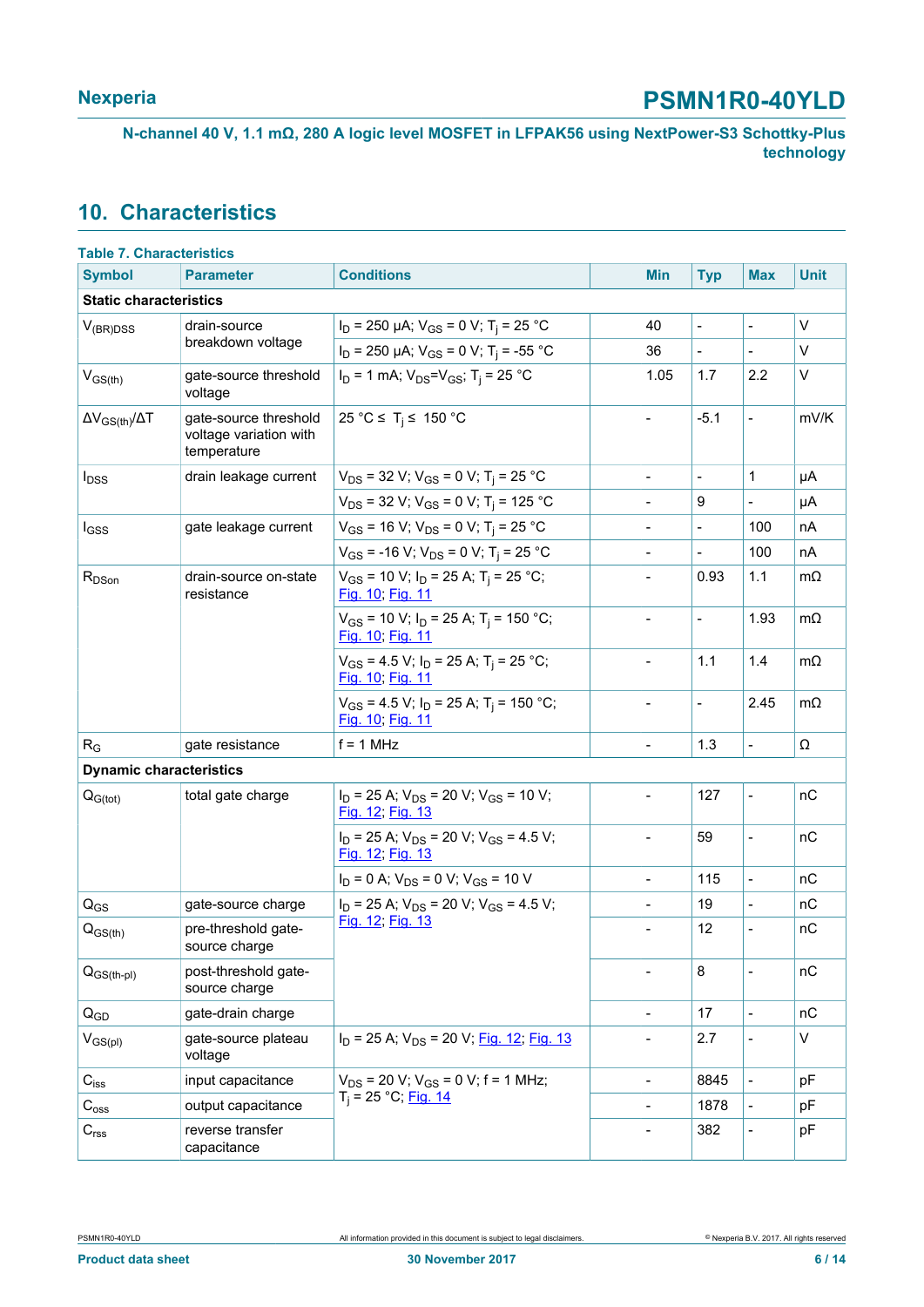#### <span id="page-6-0"></span>**N-channel 40 V, 1.1 mΩ, 280 A logic level MOSFET in LFPAK56 using NextPower-S3 Schottky-Plus technology**

| <b>Symbol</b>       | <b>Parameter</b>              | <b>Conditions</b>                                                                                    |       | <b>Min</b>                   | <b>Typ</b> | <b>Max</b>               | <b>Unit</b> |
|---------------------|-------------------------------|------------------------------------------------------------------------------------------------------|-------|------------------------------|------------|--------------------------|-------------|
| $t_{d(on)}$         | turn-on delay time            | $V_{DS}$ = 20 V; R <sub>L</sub> = 0.8 $\Omega$ ; V <sub>GS</sub> = 4.5 V;<br>$R_{G(ext)} = 5 \Omega$ |       | ۳                            | 52         | ۳                        | ns          |
| $t_{\rm r}$         | rise time                     |                                                                                                      |       | $\qquad \qquad \blacksquare$ | 62         | -                        | ns          |
| $t_{d(\text{off})}$ | turn-off delay time           |                                                                                                      |       | $\overline{\phantom{a}}$     | 65         | -                        | ns          |
| $t_f$               | fall time                     |                                                                                                      |       | $\overline{\phantom{a}}$     | 38         | -                        | ns          |
| $Q_{\text{oss}}$    | output charge                 | $V_{GS}$ = 0 V; $V_{DS}$ = 20 V; f = 1 MHz;<br>$T_i = 25 °C$                                         |       | ۰                            | 51         | $\overline{\phantom{a}}$ | nC          |
| Source-drain diode  |                               |                                                                                                      |       |                              |            |                          |             |
| $V_{SD}$            | source-drain voltage          | $I_S$ = 25 A; $V_{GS}$ = 0 V; T <sub>i</sub> = 25 °C; Fig. 15                                        |       | ۳                            | 0.78       | 1.2                      | $\vee$      |
| $t_{rr}$            | reverse recovery time         | $I_S = 25$ A; dl <sub>S</sub> /dt = -100 A/µs; V <sub>GS</sub> = 0 V;                                |       | $\qquad \qquad \blacksquare$ | 48         | -                        | ns          |
| $Q_{r}$             | recovered charge              | $V_{DS}$ = 20 V; Fig. 16                                                                             | $[1]$ | $\overline{\phantom{a}}$     | 67         | -                        | nC          |
| $t_{a}$             | reverse recovery rise<br>time |                                                                                                      |       | $\overline{\phantom{a}}$     | 28.6       | -                        | ns          |
| $t_{b}$             | reverse recovery fall<br>time |                                                                                                      |       | $\overline{\phantom{a}}$     | 23.8       | -                        | ns          |

[1] includes capacitive recovery

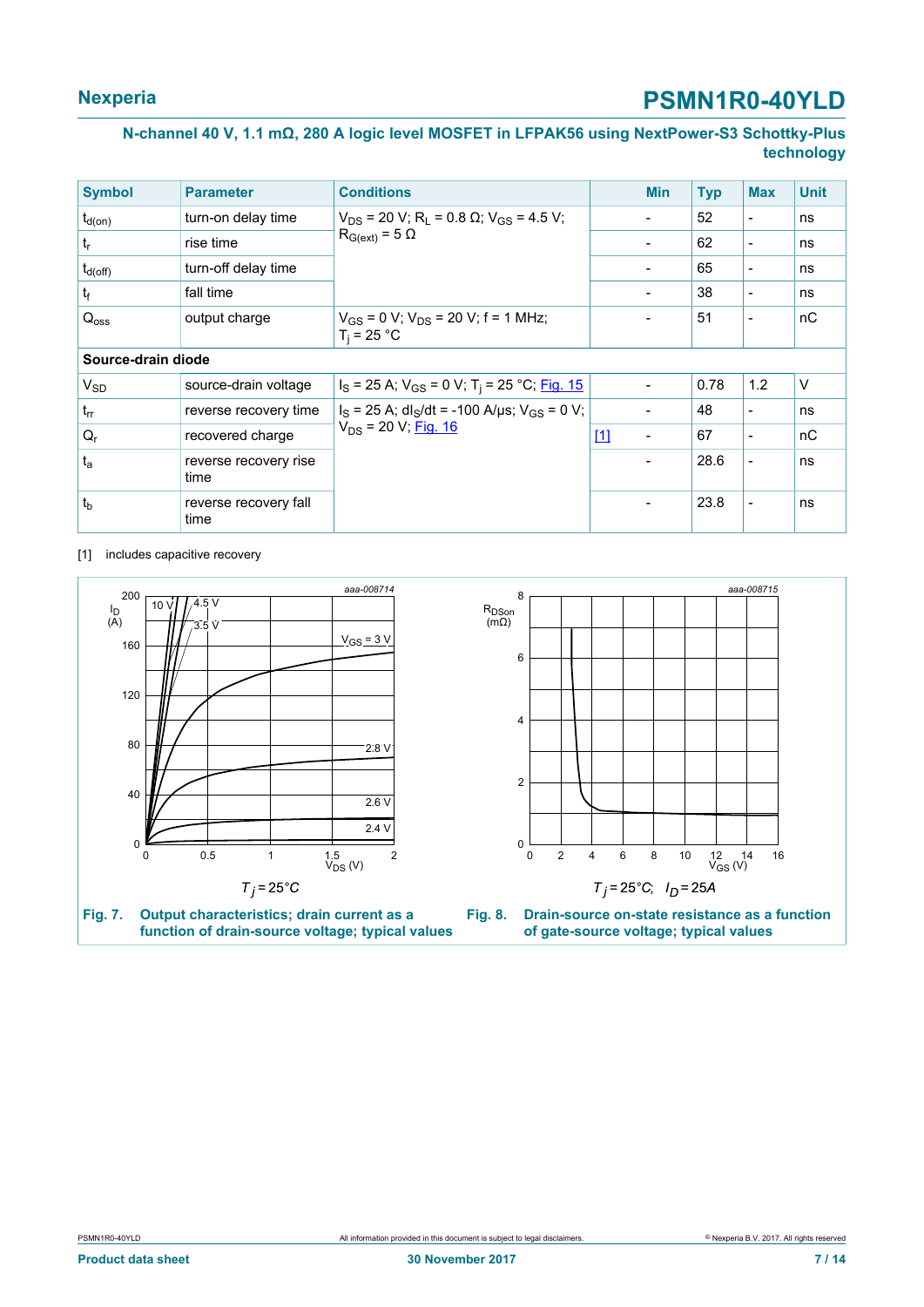#### <span id="page-7-2"></span><span id="page-7-0"></span>**N-channel 40 V, 1.1 mΩ, 280 A logic level MOSFET in LFPAK56 using NextPower-S3 Schottky-Plus technology**

<span id="page-7-1"></span>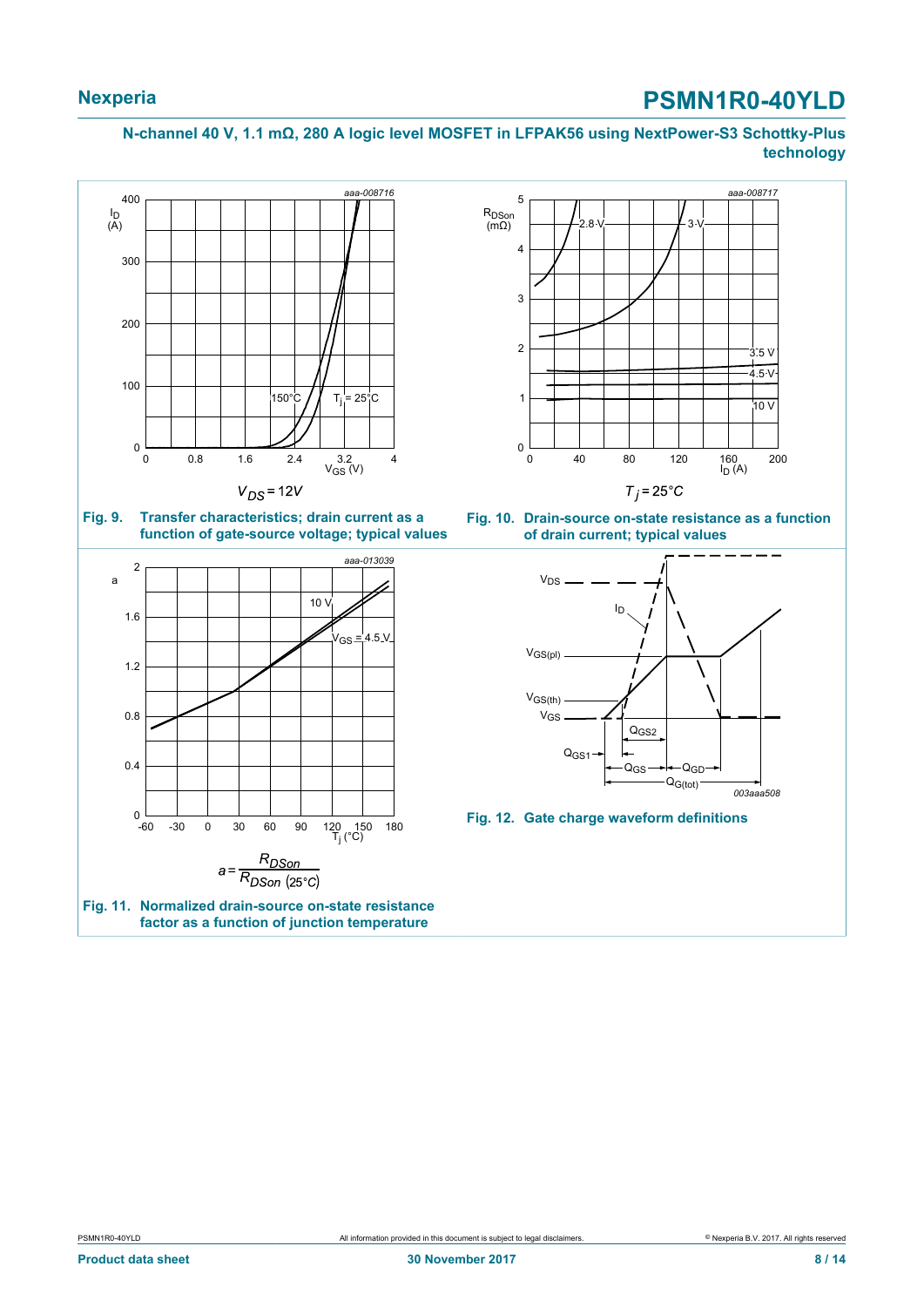#### <span id="page-8-3"></span><span id="page-8-1"></span>**N-channel 40 V, 1.1 mΩ, 280 A logic level MOSFET in LFPAK56 using NextPower-S3 Schottky-Plus technology**

<span id="page-8-2"></span><span id="page-8-0"></span>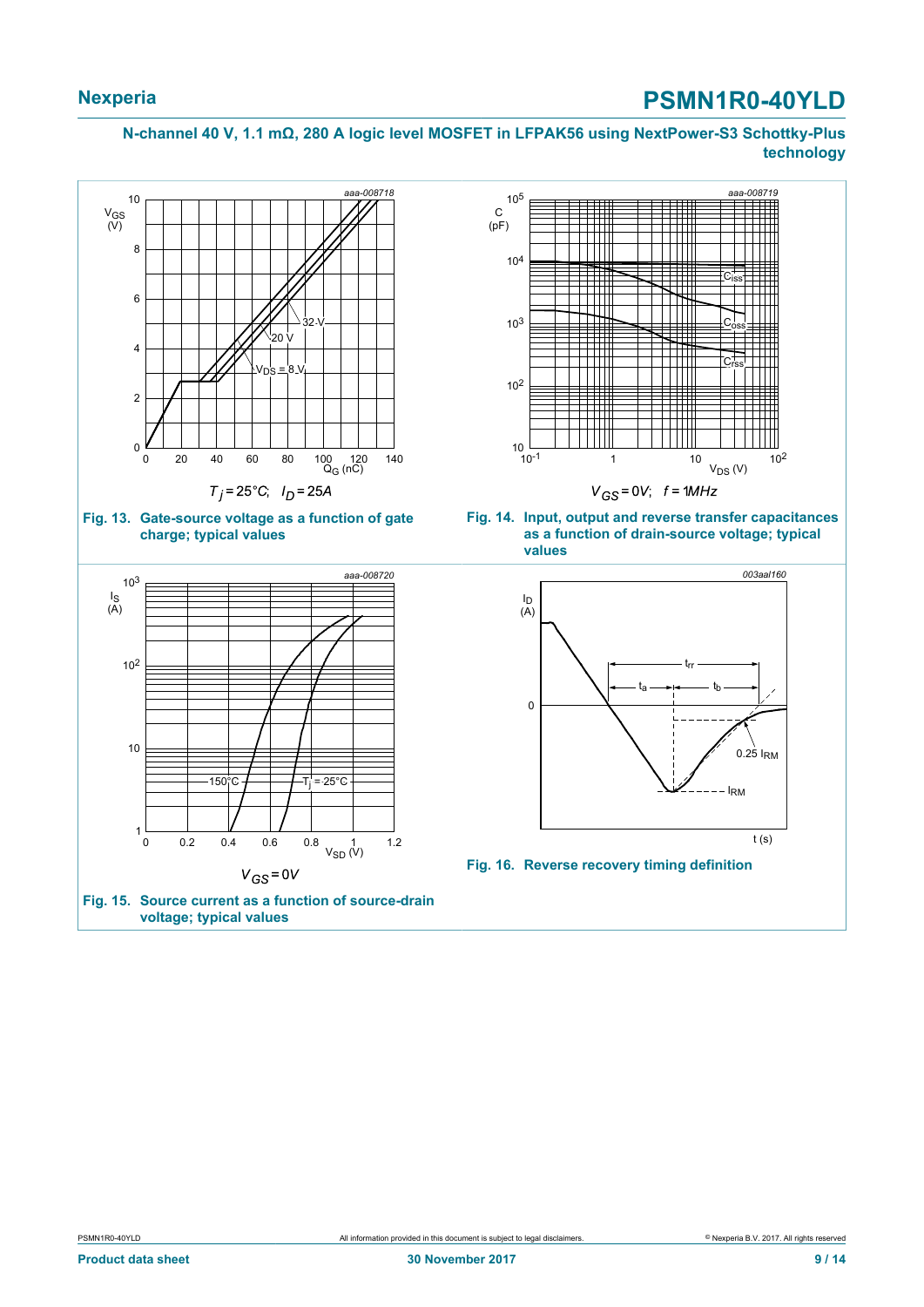### <span id="page-9-0"></span>**11. Package outline**

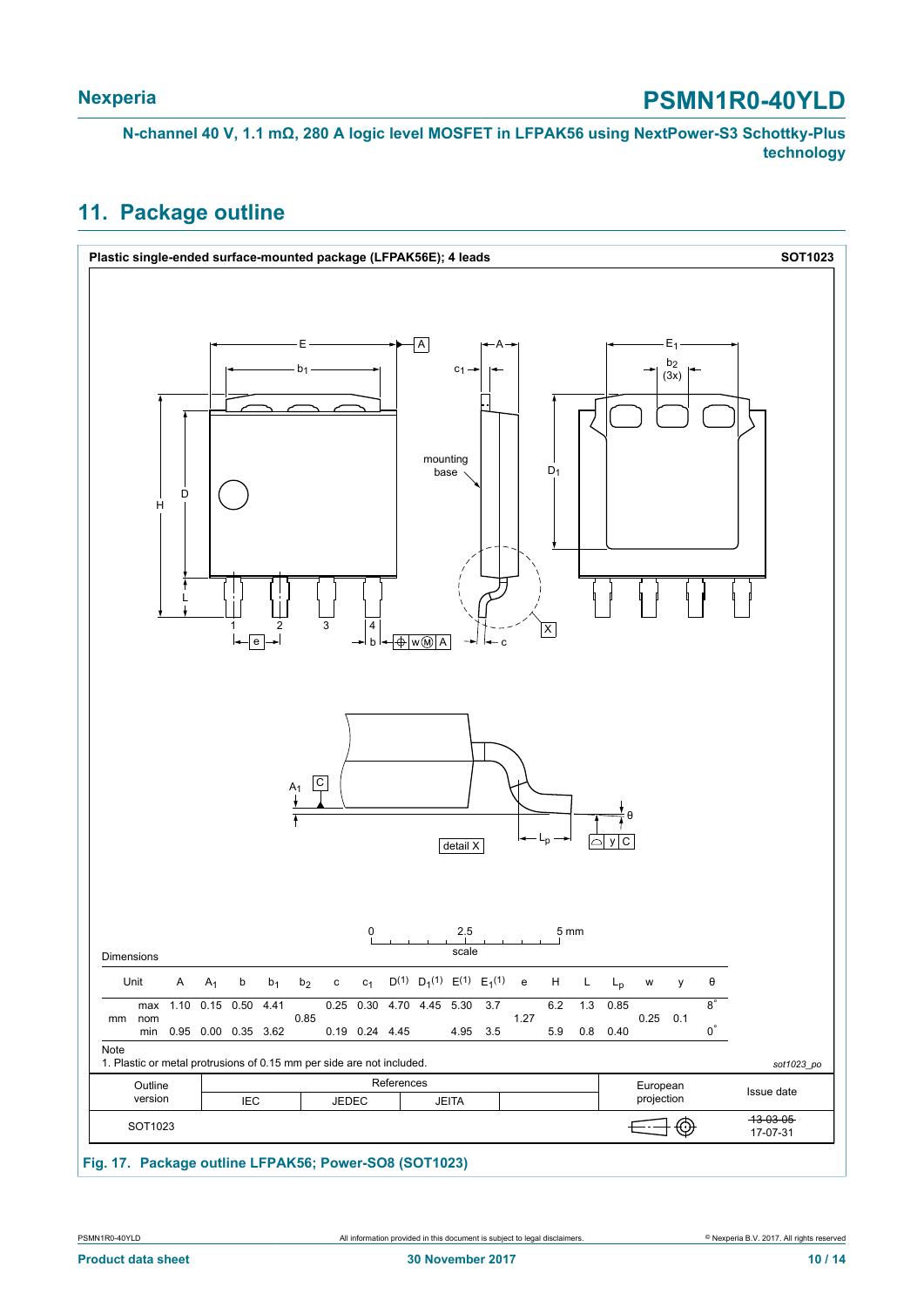### <span id="page-10-0"></span>**12. Soldering**

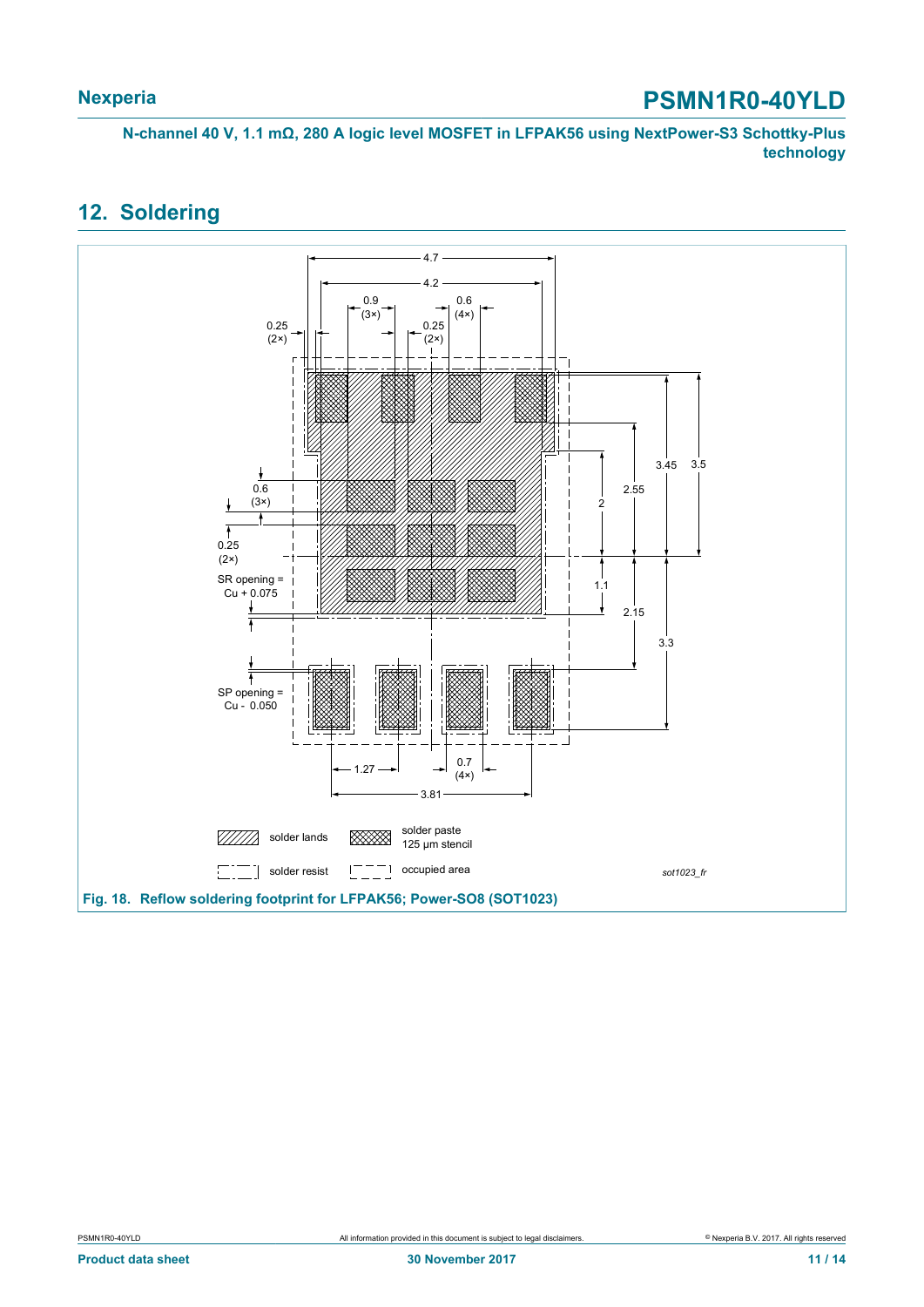#### **N-channel 40 V, 1.1 mΩ, 280 A logic level MOSFET in LFPAK56 using NextPower-S3 Schottky-Plus technology**

### <span id="page-11-1"></span><span id="page-11-0"></span>**13. Legal information**

#### **Data sheet status**

| <b>Document</b><br>status [1][2]     | <b>Product</b><br>status [3] | <b>Definition</b>                                                                           |
|--------------------------------------|------------------------------|---------------------------------------------------------------------------------------------|
| Objective<br>[short] data<br>sheet   | Development                  | This document contains data from<br>the objective specification for product<br>development. |
| Preliminary<br>[short] data<br>sheet | Qualification                | This document contains data from the<br>preliminary specification.                          |
| Product<br>[short] data<br>sheet     | Production                   | This document contains the product<br>specification.                                        |

[1] Please consult the most recently issued document before initiating or completing a design.

- The term 'short data sheet' is explained in section "Definitions".
- The product status of device(s) described in this document may have changed since this document was published and may differ in case of multiple devices. The latest product status information is available on the Internet at URL http://www.nexperia.com.

#### **Definitions**

**Preview** — The document is a preview version only. The document is still subject to formal approval, which may result in modifications or additions. Nexperia does not give any representations or warranties as to the accuracy or completeness of information included herein and shall have no liability for the consequences of use of such information.

**Draft** — The document is a draft version only. The content is still under internal review and subject to formal approval, which may result in modifications or additions. Nexperia does not give any representations or warranties as to the accuracy or completeness of information included herein and shall have no liability for the consequences of use of such information.

**Short data sheet** — A short data sheet is an extract from a full data sheet with the same product type number(s) and title. A short data sheet is intended for quick reference only and should not be relied upon to contain detailed and full information. For detailed and full information see the relevant full data sheet, which is available on request via the local Nexperia sales office. In case of any inconsistency or conflict with the short data sheet, the full data sheet shall prevail.

**Product specification** — The information and data provided in a Product data sheet shall define the specification of the product as agreed between Nexperia and its customer, unless Nexperia and customer have explicitly agreed otherwise in writing. In no event however, shall an agreement be valid in which the Nexperia product is deemed to offer functions and qualities beyond those described in the Product data sheet.

#### **Disclaimers**

**Limited warranty and liability** — Information in this document is believed to be accurate and reliable. However, Nexperia does not give any representations or warranties, expressed or implied, as to the accuracy or completeness of such information and shall have no liability for the consequences of use of such information. Nexperia takes no responsibility for the content in this document if provided by an information source outside of Nexperia.

In no event shall Nexperia be liable for any indirect, incidental, punitive, special or consequential damages (including - without limitation - lost profits, lost savings, business interruption, costs related to the removal or replacement of any products or rework charges) whether or not such damages are based on tort (including negligence), warranty, breach of contract or any other legal theory.

Notwithstanding any damages that customer might incur for any reason whatsoever, Nexperia' aggregate and cumulative liability towards customer for the products described herein shall be limited in accordance with the *Terms and conditions of commercial sale* of Nexperia.

**Right to make changes** — Nexperia reserves the right to make changes to information published in this document, including without limitation specifications and product descriptions, at any time and without notice. This document supersedes and replaces all information supplied prior to the publication hereof.

**Suitability for use** — Nexperia products are not designed, authorized or warranted to be suitable for use in life support, life-critical or safety-critical systems or equipment, nor in applications where failure or malfunction of an Nexperia product can reasonably be expected to result in personal injury, death or severe property or environmental damage. Nexperia and its suppliers accept no liability for inclusion and/or use of Nexperia products in such equipment or applications and therefore such inclusion and/or use is at the customer's own risk.

**Quick reference data** — The Quick reference data is an extract of the product data given in the Limiting values and Characteristics sections of this document, and as such is not complete, exhaustive or legally binding.

**Applications** — Applications that are described herein for any of these products are for illustrative purposes only. Nexperia makes no representation or warranty that such applications will be suitable for the specified use without further testing or modification.

Customers are responsible for the design and operation of their applications and products using Nexperia products, and Nexperia accepts no liability for any assistance with applications or customer product design. It is customer's sole responsibility to determine whether the Nexperia product is suitable and fit for the customer's applications and products planned, as well as for the planned application and use of customer's third party customer(s). Customers should provide appropriate design and operating safeguards to minimize the risks associated with their applications and products.

Nexperia does not accept any liability related to any default, damage, costs or problem which is based on any weakness or default in the customer's applications or products, or the application or use by customer's third party customer(s). Customer is responsible for doing all necessary testing for the customer's applications and products using Nexperia products in order to avoid a default of the applications and the products or of the application or use by customer's third party customer(s). Nexperia does not accept any liability in this respect.

**Limiting values** — Stress above one or more limiting values (as defined in the Absolute Maximum Ratings System of IEC 60134) will cause permanent damage to the device. Limiting values are stress ratings only and (proper) operation of the device at these or any other conditions above those given in the Recommended operating conditions section (if present) or the Characteristics sections of this document is not warranted. Constant or repeated exposure to limiting values will permanently and irreversibly affect the quality and reliability of the device.

**Terms and conditions of commercial sale** — Nexperia products are sold subject to the general terms and conditions of commercial sale, as published at<http://www.nexperia.com/profile/terms>, unless otherwise agreed in a valid written individual agreement. In case an individual agreement is concluded only the terms and conditions of the respective agreement shall apply. Nexperia hereby expressly objects to applying the customer's general terms and conditions with regard to the purchase of Nexperia products by customer.

**No offer to sell or license** — Nothing in this document may be interpreted or construed as an offer to sell products that is open for acceptance or the grant, conveyance or implication of any license under any copyrights, patents or other industrial or intellectual property rights.

**Export control** — This document as well as the item(s) described herein may be subject to export control regulations. Export might require a prior authorization from competent authorities.

**Non-automotive qualified products** — Unless this data sheet expressly states that this specific Nexperia product is automotive qualified, the product is not suitable for automotive use. It is neither qualified nor tested in accordance with automotive testing or application requirements. Nexperia accepts no liability for inclusion and/or use of non-automotive qualified products in automotive equipment or applications.

In the event that customer uses the product for design-in and use in automotive applications to automotive specifications and standards, customer (a) shall use the product without Nexperia' warranty of the product for such automotive applications, use and specifications, and (b) whenever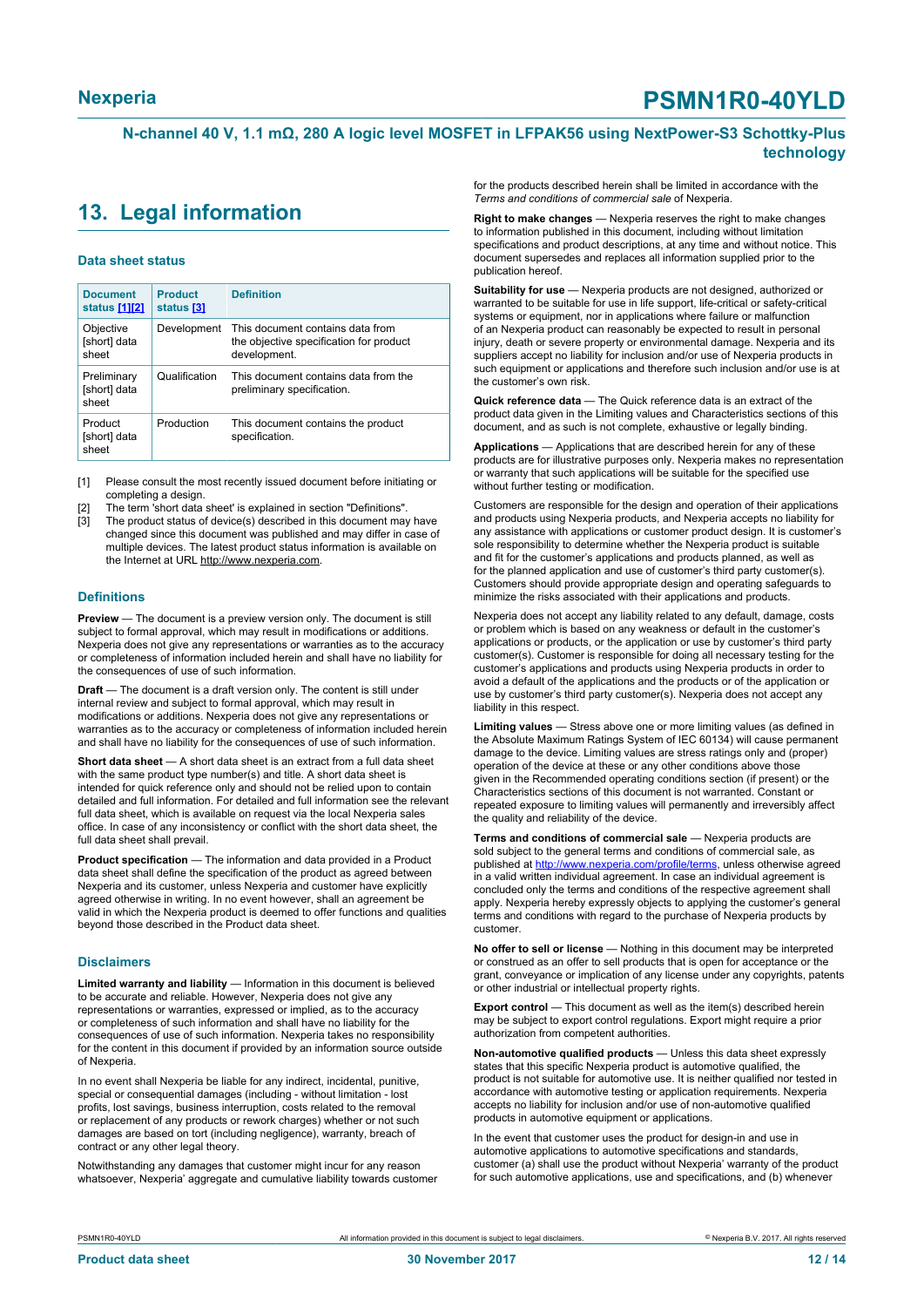**N-channel 40 V, 1.1 mΩ, 280 A logic level MOSFET in LFPAK56 using NextPower-S3 Schottky-Plus technology**

customer uses the product for automotive applications beyond Nexperia' specifications such use shall be solely at customer's own risk, and (c) customer fully indemnifies Nexperia for any liability, damages or failed product claims resulting from customer design and use of the product for automotive applications beyond Nexperia' standard warranty and Nexperia' product specifications.

**Translations** — A non-English (translated) version of a document is for reference only. The English version shall prevail in case of any discrepancy between the translated and English versions.

#### **Trademarks**

Notice: All referenced brands, product names, service names and trademarks are the property of their respective owners.